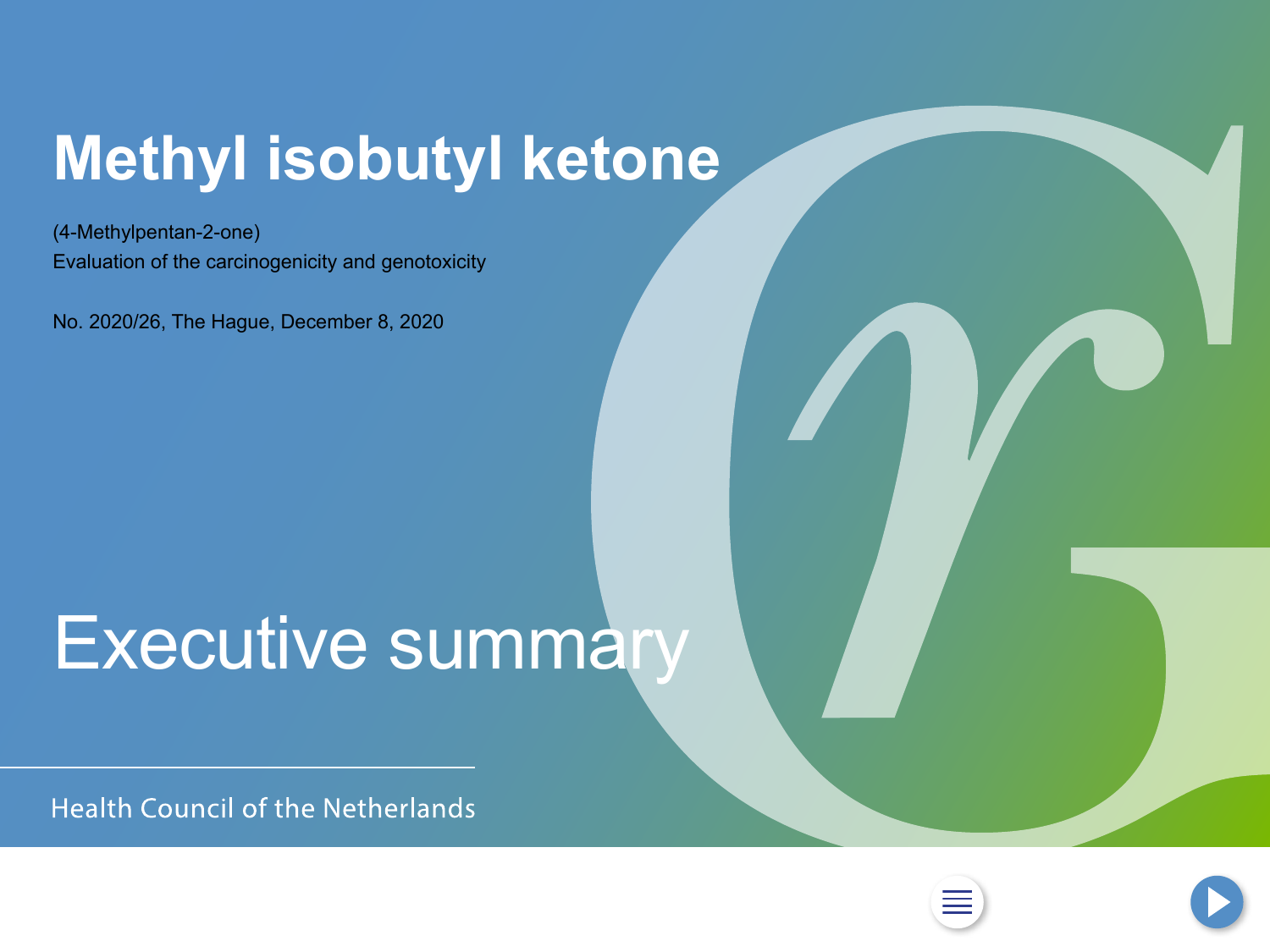The Health Council of the Netherlands assessed whether occupational exposure to methyl isobutyl ketone (MIBK) may induce genotoxic effects and may cause cancer. The assessment is performed by the Subcommittee on Classifying carcinogenic substances – hereafter called the committee – of the Dutch Expert Committee on Occupational Safety of the Health Council. The Health Council has a permanent task in the protection of employees to harmful health effects of substances to which they may be exposed during work. More information on this task can be found on the website www.gezondheidsraad.nl. The Health Council of the Netherlands assessed **Assessment of genotoxicity and Recommendation**<br>whether occupational exposure to methyl **carcinogenicity Exercise and Sepanation**<br>Carcinogenicity

#### **Methyl isobutyl ketone**

MIBK is used for various purposes in manufacturing products. Examples are: as solvent in cosmetic products, paints and lacquers; in the manufacturing of certain medicines; as synthetic flavouring; as component in food contact materials; and, as component in rubber tyres.

#### <span id="page-1-0"></span>**Assessment of genotoxicity and carcinogenicity**

Based on the available scientific literature, the committee assesses the potential genotoxic and carcinogenic properties of the substance in question. If there are indications for such properties, it recommends classifying the substance in two hazard categories, which represent the grade of evidence that the substance is mutagenic in germ cells (a measure for genotoxicity), and that the substance is carcinogenic. The categories are based on the criteria for assessing hazard categories, as set by the European Commission (EU-guideline (EG) 1272/2008). The recommendation can be used by the State Secretary to decide whether the substance should be listed as mutagenic in germ cells and/ or carcinogenic.

There are insufficient indications that MIBK is a mutagen. Therefore, the Committee recommends not classifying MIBK as a germ cell mutagen.

No data were available on the carcinogenicity of MIBK in humans. The substance induced tumours in two animal experiments, one experiment in rats, the other in mice. In male rats, kidney tumours were found, but the carcinogenic mechanism through which they are induced is not relevant for humans. In mice, MIBK induced liver tumours, of which a proposed carcinogenic mode of action is insufficiently investigated to conclude whether or not the findings in mice are relevant to humans. Overall, the committee concludes that there is limited evidence for carcinogenicity of MIBK in animals. It, therefore, recommends classifying the substance as *suspected to be carcinogenic in man*, which corresponds with carcinogenic category 2.